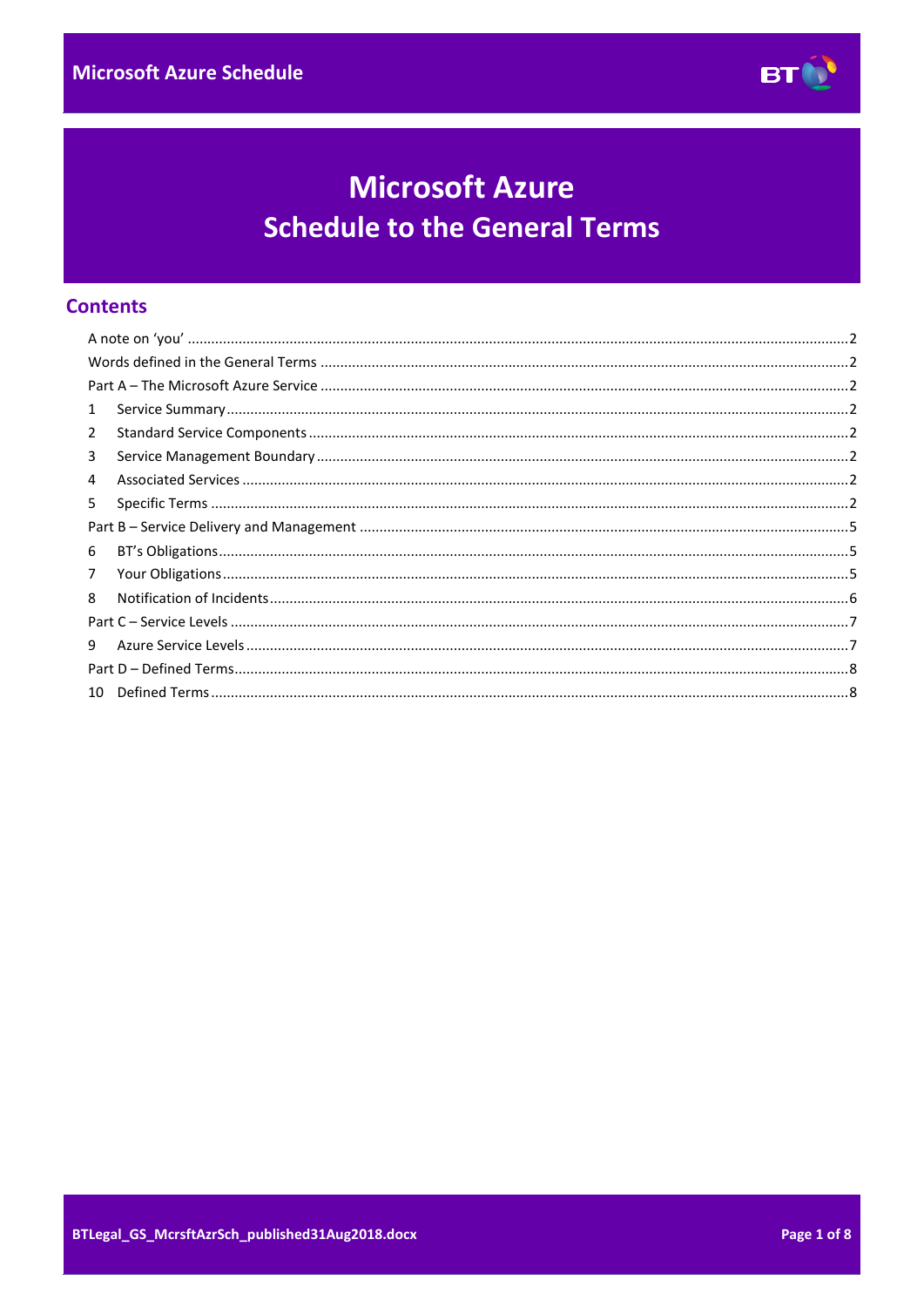

## <span id="page-1-0"></span>**A NOTE ON 'YOU'**

'You' and 'your' mean the Customer.

## <span id="page-1-1"></span>**WORDS DEFINED IN THE GENERAL TERMS**

Words that are capitalised but have not been defined in this Schedule have the meanings given to them in the General Terms.

## <span id="page-1-2"></span>**Part A – The Microsoft Azure Service**

## <span id="page-1-3"></span>**1 SERVICE SUMMARY**

BT will provide you with a right to access and use the cloud based computing infrastructure platform known as Microsoft Azure comprising of the Standard Service Components up to the point of the Service Management Boundary as set out in Paragrap[h 3](#page-1-5) ("**Azure Service**").

## <span id="page-1-4"></span>**2 STANDARD SERVICE COMPONENTS**

BT will provide you with all of the following standard service components ("**Standard Service Components**") in accordance with the details as set out in any applicable Order:

#### 2.1 **Subscription Access**

- 2.1.1 BT will provide you with Subscription set up via the CMS in order that you can access the Azure Management Portal.
- 2.1.2 The Azure Management Portal will allow you to access the Azure Catalogue through which you can order various cloud based computing applications and functions provided by the Supplier.

#### 2.2 **Invoices**

BT will provide you with a single invoice for the Azure Service.

#### 2.3 **Service Desk**

BT will provide you with a 24x7x365 access to the Service Desk that will provide you with first line support in relation to the Azure Service.

## <span id="page-1-5"></span>**3 SERVICE MANAGEMENT BOUNDARY**

- <span id="page-1-9"></span>3.1 BT will provide and manage the Azure Service in accordance with Parts B and C of this Schedule and as set out in any applicable Order up to the point where you log on to the Azure Management Portal ("**Service Management Boundary**").
- 3.2 BT will have no responsibility for the Azure Service outside the Service Management Boundary and BT has no responsibility for the Azure Management Portal or any of the services accessed through the Azure Management Portal or the Azure Catalogue.
- 3.3 BT does not make any representations, whether express or implied, about whether the Azure Service will operate in combination with any Customer Equipment or other equipment and software.

#### <span id="page-1-6"></span>**4 ASSOCIATED SERVICES**

<span id="page-1-8"></span>4.1 You will have the following service in place that will connect to the Azure Service and is necessary for the Azure Service to function and will ensure that this service meets the minimum technical requirements that BT specifies:

#### 4.1.1 Internet access (the "**Enabling Service**").

- 4.2 If BT provides you with any services other than the Azure Service (including any Enabling Service) this Schedule will not apply to those services and those services will be governed by their separate terms.
- 4.3 If you are required by Applicable Law to purchase the Azure Service from a third party supplier, BT will manage the Azure Service as your agent. You will provide BT with a letter of agency to enable BT to manage the third party.

## <span id="page-1-7"></span>**5 SPECIFIC TERMS**

#### 5.1 **Term**

BT will provide you with the Azure Service until either of us terminate the Azure Service in accordance with this Contract.

## 5.2 **Termination for Convenience**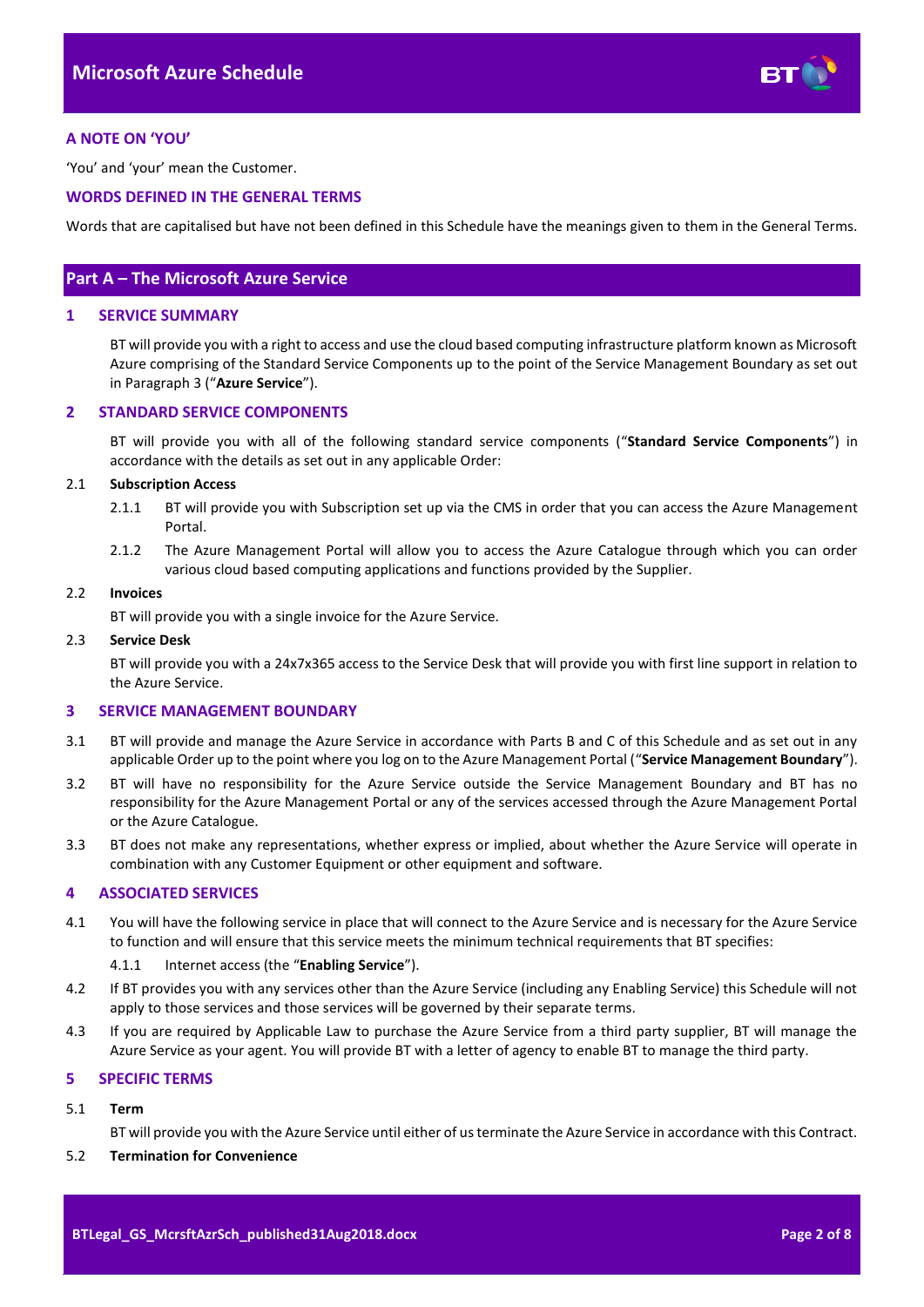

For the purposes of Clause 17 of the General Terms, either of us may, at any time after the Service Start Date and without cause, terminate the Azure Service by giving 30 days' Notice to the other.

## 5.3 **Customer Committed Date**

- 5.3.1 If you request a change to the Azure Service, then BT may revise the Customer Committed Date to accommodate that change.
- 5.3.2 BT may expedite delivery of the Azure Service for operational reasons or in response to a request from you, but this will not revise the Customer Committed Date.

#### 5.4 **Service Transition**

- 5.4.1 If you are transitioning your existing services to BT, you will provide any information or access BT reasonably requests within a reasonable period of time before the Service Start Date.
- 5.4.2 Any delay to providing BT with this information:
	- (a) may cause delay to the transition of your service or the Service Start Date; and
	- (b) may result in a change to the Charges to reflect the revised scope of the Azure Service.

#### 5.5 **Access to Emergency Services**

BT will not provide the ability for Users to call the emergency services by dialling "**999**" or "**112**" and you will make alternative arrangements for Users, including the maintenance of a fixed telephone number.

#### 5.6 **Licence**

- 5.6.1 BT grants you a limited, revocable, non-exclusive, non-sub licensable, non-transferrable licence to:
	- (a) use the Azure Service for your own internal business purposes; and
	- (b) in accordance with the terms of this Contract,
	- ("**Licence**").

## <span id="page-2-0"></span>5.7 **EULA**

- 5.7.1 BT will only provide the Azure Service if you have agreed and entered into the end user licence agreement with the Supplier in the form set out a[t https://docs.microsoft.com/en-us/partner-center/agreements](https://docs.microsoft.com/en-us/partner-center/agreements) or any other terms of use that the Supplier presents to you when you access the Azure Management Portal and which may be amended or supplemented from time to time by the Supplier ("**EULA**").
- 5.7.2 You will observe and comply with the EULA for all and any use of the applicable Software.
- 5.7.3 In addition to what it says in Clause 15 of the General Terms, if you do not comply with the EULA, BT may restrict or suspend the Azure Service, and:
	- (a) you will continue to pay the Charges for the Azure Service until the Contract is terminated; and
	- (b) BT may charge a re-installation fee to re-start the Azure Service.
- 5.7.4 You will enter into the EULA for your own benefit and the rights, obligations, acknowledgements, undertakings, warranties and indemnities granted in accordance with the EULA are between you and the Supplier and you will deal with the Supplier with respect to any loss or damage suffered by either of you as such loss or damage will not be enforceable against BT.
- 5.7.5 Where the EULA is presented in a 'click to accept' function and you require BT to configure or install Software on your behalf, BT will do so as your agent and bind you to the EULA.

#### 5.8 **Invoicing**

- 5.8.1 Unless set out otherwise in any applicable Order, BT will invoice you for the following Charges in the amounts set out in any applicable Order:
	- (a) Installation Charges, on the Service Start Date, or where the installation period is estimated to be longer than one month, monthly in arrears starting from when you place an Order until the Service Start Date;
	- (b) Usage Charges, monthly in arrears on the first day of the relevant month, calculated at the then current rates;
	- (c) Professional Services Charges;
	- (d) De-installation Charges within 60 days of de-installation of the Azure Service; and
	- (e) any Termination Charges incurred in accordance with Paragrap[h 5.9.](#page-3-0)
- 5.8.2 BT may invoice you for any of the following Charges in addition to those set out in any applicable Order:
	- (a) Charges for investigating Incidents that you report to BT where BT finds no Incident or that the Incident is caused by something for which BT is not responsible under the Contract;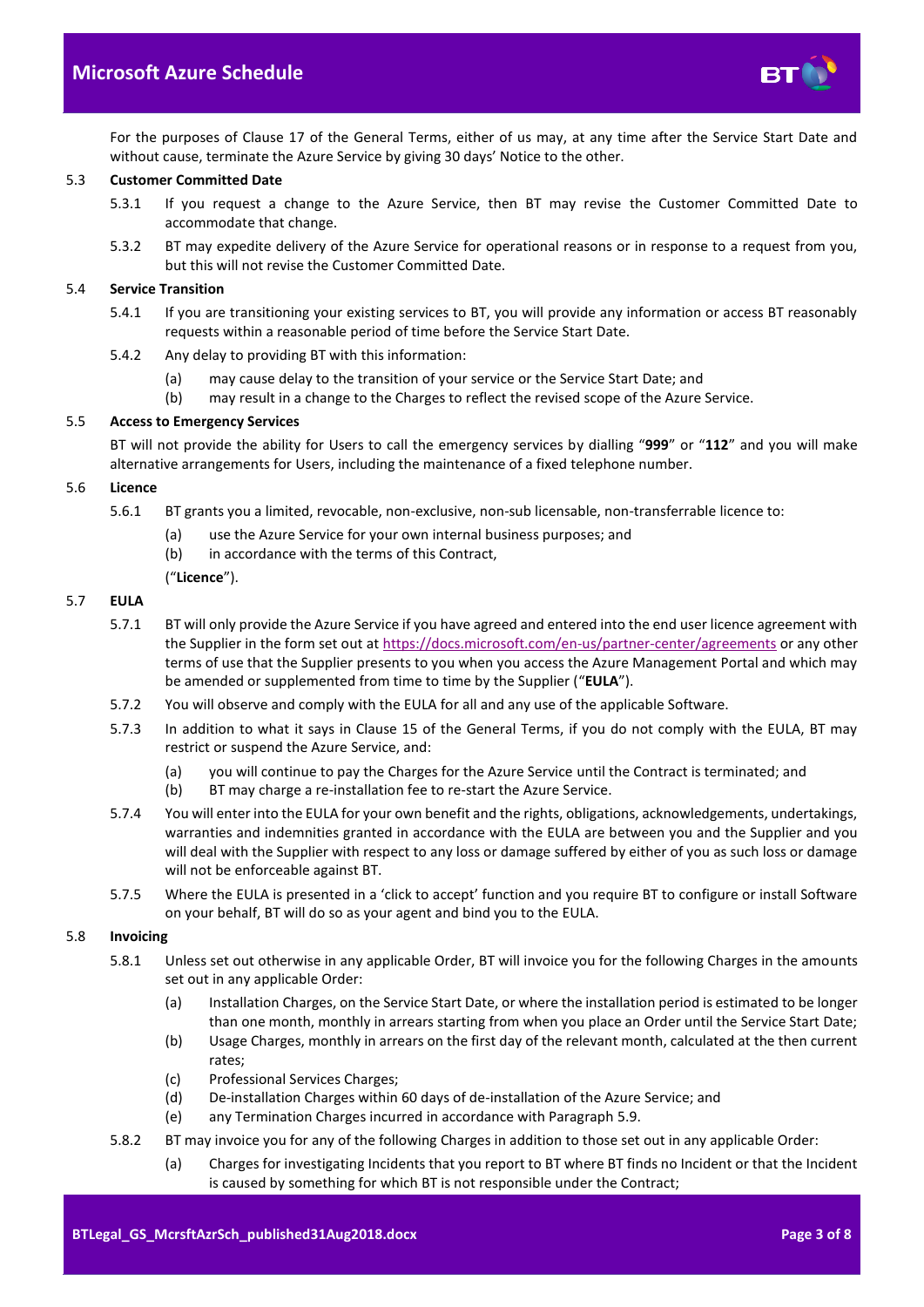

- (b) Charges for commissioning the Azure Service in accordance with Paragraph [6.2](#page-4-3) outside of Business Hours;
- (c) Charges for expediting provision of the Azure Service at your request after BT has informed you of the Customer Committed Date; and
- (d) any other Charges as set out in any applicable Order or the BT Price List or as otherwise agreed between both of us.

## <span id="page-3-0"></span>5.9 **Termination Charges**

- 5.9.1 If you terminate the Contract or the Azure Service for convenience in accordance with Clause 17 of the General Terms you will pay BT:
	- (a) all outstanding Charges or payments due and payable under the Contract;
	- (b) De-installation Charges; and
	- (c) any other Charges as set out in any applicable Order; and
	- (d) any charges reasonably incurred by BT from a supplier as a result of the early termination.

## 5.10 **Amendments to the General Terms**

Clause 22.4.1 is deleted and replaced with the following:

22.4.1 £1,000,000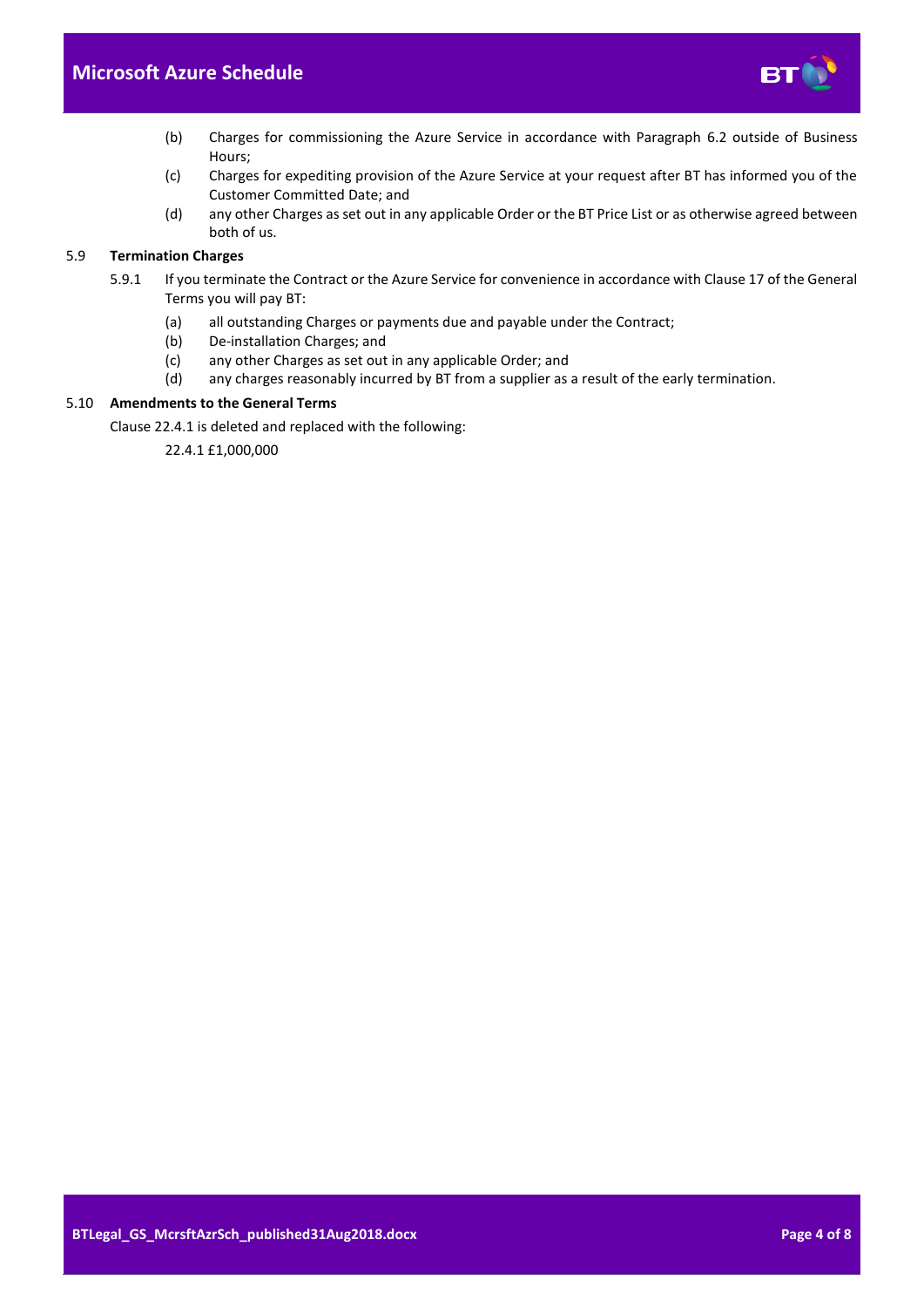

# <span id="page-4-0"></span>**Part B – Service Delivery and Management**

## <span id="page-4-1"></span>**6 BT'S OBLIGATIONS**

#### 6.1 **Service Delivery**

Before the Service Start Date and, where applicable, throughout the provision of the Azure Service, BT will provide you with contact details for the Service Desk.

#### <span id="page-4-3"></span>6.2 **Commissioning of the Service**

Before the Service Start Date, BT will:

- 6.2.1 connect the Azure Service to each Enabling Service; and
- 6.2.2 on the date that BT has completed the activities in this Paragraph [6.2,](#page-4-3) confirm to you the Service Start Date.

#### 6.3 **During Operation**

On and from the Service Start Date, BT:

- 6.3.1 will respond to an Incident without undue delay and in accordance with the Service Care Levels in Part C of the Contract if you report an Incident;
- 6.3.2 may carry out Maintenance from time to time and will use reasonable endeavours to inform you at least five Business Days before any Planned Maintenance on the CMS Portal however, BT may inform you with less notice than normal where Maintenance is required in an emergency; and
- 6.3.3 may, in the event of a security breach affecting the Azure Service, require you to change any or all of your passwords.

#### 6.4 **The End of the Service**

On termination of the Azure Service by either of us, BT:

- 6.4.1 terminate the Azure Service and suspend the Subscriptions; and
- 6.4.2 arrange to transfer the Subscriptions to an alternative provider of Microsoft Azure services.

## <span id="page-4-2"></span>**7 YOUR OBLIGATIONS**

#### 7.1 **Service Delivery**

Before the Service Start Date and, where applicable, throughout the provision of the Azure Service, you will:

- 7.1.1 provide BT with the names and contact details of any individuals authorised to act on your behalf in relation to the management and of the Azure Service;
- 7.1.2 provide BT with any information BT reasonably requires from you to provide the Azure Service without undue delay; and
- 7.1.3 provide the Service Desk with at least 30 days' notice should you wish to transfer the Subscriptions to an alternative provider of Microsoft Azure services.

## 7.2 **During Operation**

On and from the Service Start Date, you will:

- 7.2.1 have undertaken your own internal Incident resolution and triage process to first try and resolve the Incident and if you are unable to resolve the Incident, you will ensure that the Customer Contact will take Incident reports from Users and pass these to the Service Desk using the reporting procedures agreed between both of us, and is available for all subsequent Incident management communications;
- 7.2.2 monitor and maintain any Customer Equipment connected to the Azure Service or used in connection with an Azure Service;
- 7.2.3 ensure that any Customer Equipment that is connected to the Azure Service or that you use, directly or indirectly, in relation to the Azure Service is:
	- (a) adequately protected against viruses and other breaches of security;
	- (b) technically compatible with the Azure Service; t; and
	- (c) approved and used in accordance with relevant instructions, standards and Applicable Law and any safety and security procedures applicable to the use of that Customer Equipment;
- 7.2.4 immediately disconnect any Customer Equipment, or advise BT to do so at your expense, where Customer Equipment: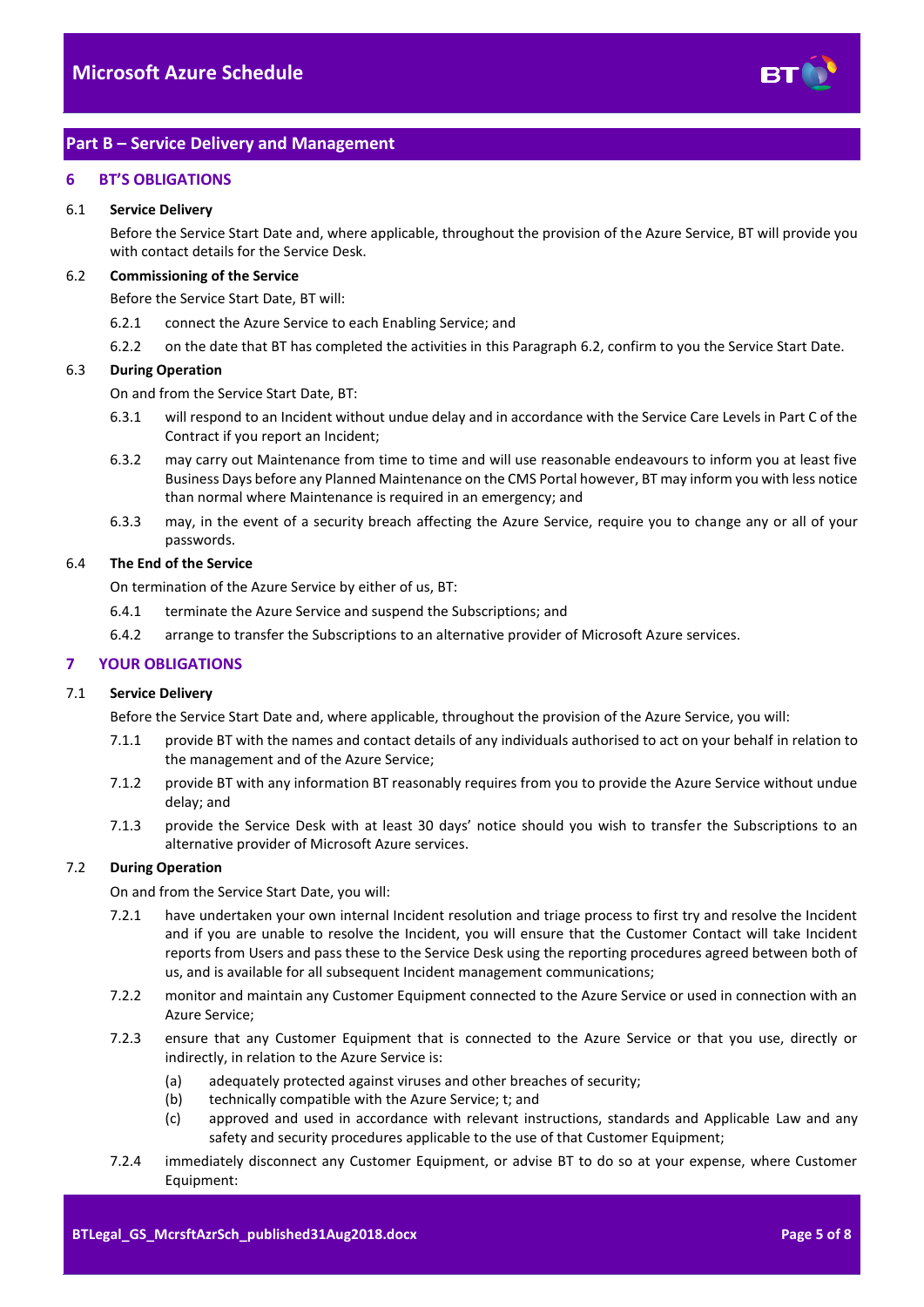

- (a) does not meet any relevant instructions, standards or Applicable Law; or
- (b) contains or creates material that is in breach of the Acceptable Use Policy and you are contacted by BT about such material,

and redress the issues with the Customer Equipment prior to reconnection to the Azure Service;

- 7.2.5 distribute, manage and maintain access profiles, passwords and other systems administration information relating to the control of Users' access to the Azure Service;
- 7.2.6 maintain a written list of current Users and provide a copy of such list to BT within five Business Days following BT's written request at any time;
- 7.2.7 ensure the security and proper use of all valid User access profiles, passwords and other systems administration information used in connection with the Azure Service and:
	- (a) immediately terminate access for any person who is no longer a User;
	- (b) inform BT immediately if a User's ID or password has, or is likely to, become known to an unauthorised person, or is being or may be used in an unauthorised way;
	- (c) take all reasonable steps to prevent unauthorised access to the Azure Service;
	- (d) satisfy BT's security checks if a password is lost or forgotten; and
	- (e) change any or all passwords or other systems administration information used in connection with the Azure Service if BT requests you to do so in order to ensure the security or integrity of the Azure Service; and
- 7.2.8 not allow any User specific subscription to be used by more than one individual User unless it has been reassigned in its entirety to another individual User, in which case you will ensure the prior User will no longer have any right to access or use the Azure Service.

## <span id="page-5-0"></span>**8 NOTIFICATION OF INCIDENTS**

- 8.1 Where you become aware of an Incident:
	- 8.1.1 the Customer Contact will report it to the Service Desk;
	- 8.1.2 BT will give you a Ticket;
	- 8.1.3 BT will inform you when it believes the Incident is cleared and will close the Ticket when:
		- (a) you confirm that the Incident is cleared within 24 hours after having been informed; or
			- (b) BT has attempted unsuccessfully to contact you, in the way agreed between both of us, and you have not responded within 24 hours following BT's attempt to contact you.
- 8.2 If you confirm that the Incident is not cleared within 24 hours after having been informed, the Ticket will remain open, and BT will continue to work to resolve the Incident.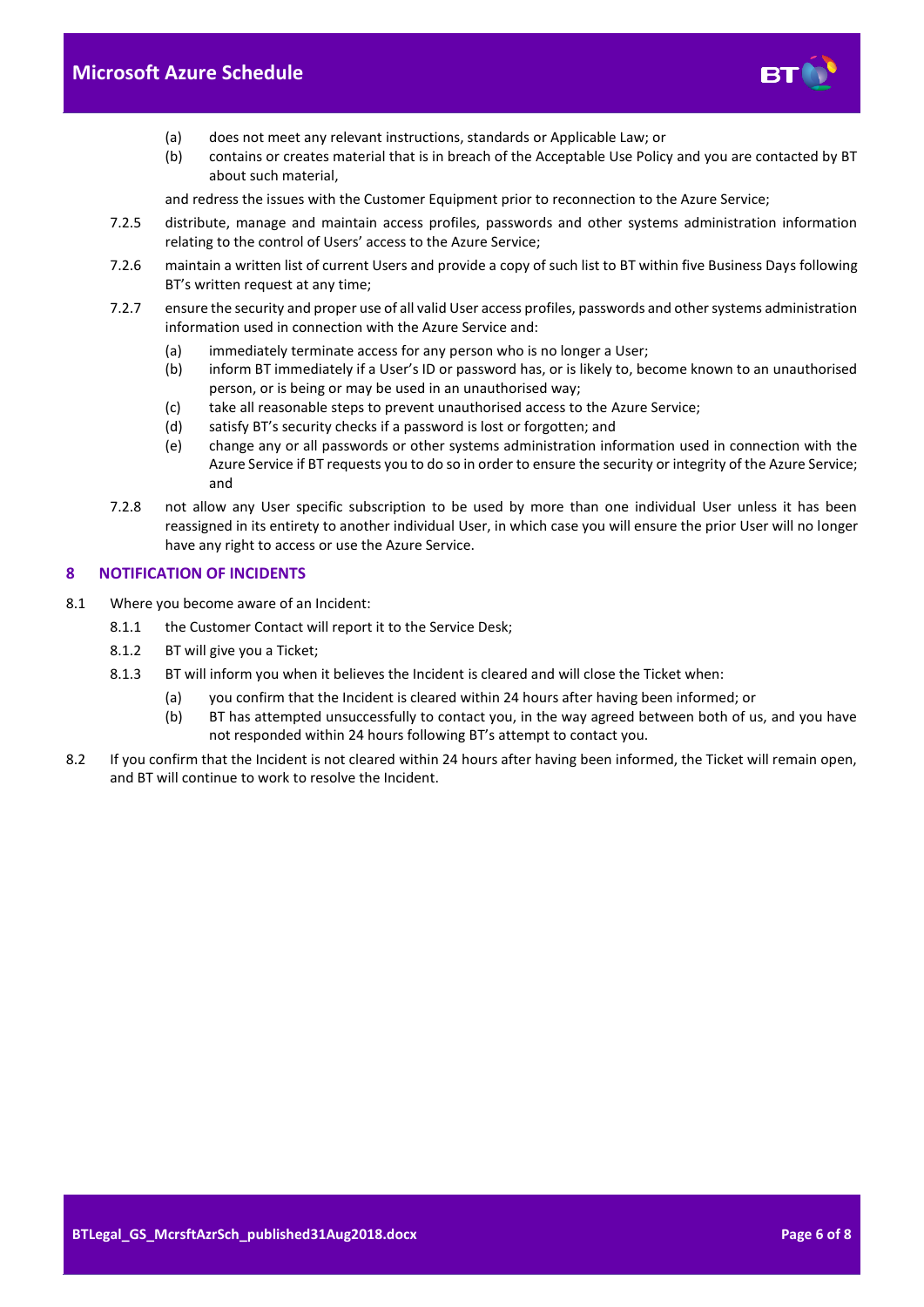

# <span id="page-6-0"></span>**Part C – Service Levels**

## <span id="page-6-1"></span>**9 AZURE SERVICE LEVELS**

- 9.1 BT will provide you with the Azure Service Levels.
- <span id="page-6-2"></span>9.2 As directed by the Supplier, BT may add to, change or discontinue any or all of the Azure Service Levels from time to time.
- 9.3 If BT is required to add to, change or discontinue the Azure Service Levels in accordance with Paragraph [9.2,](#page-6-2) BT will provide you with as much Notice as it is reasonably able to.
- <span id="page-6-3"></span>9.4 You must submit any claims for Service Credits payable under the Azure Service Levels within 45 days of the Incident occurring by providing details of the reason for the claim and any other information that BT requests.
- 9.5 Any failure by you to submit a request for Service Credits in accordance with Paragraph [9.4](#page-6-3) will constitute a waiver of any claim for Service Credits.
- 9.6 BT will submit your request for Service Credits to the Supplier for approval and once the Supplier has approved your request for Service Credits, BT will issue you with the applicable Service Credits by deducting those Service Credits from your invoice within two billing cycles of the request being received.
- 9.7 Azure Service Levels and Service Credits will be calculated in accordance with information recorded by, or on behalf of, **BT.**
- 9.8 The Azure Service Levels under this Schedule will not apply:
	- 9.8.1 in the event that Clause 8 or Clause 23 of the General Terms applies; or
	- 9.8.2 during any trial period of the Azure Service.